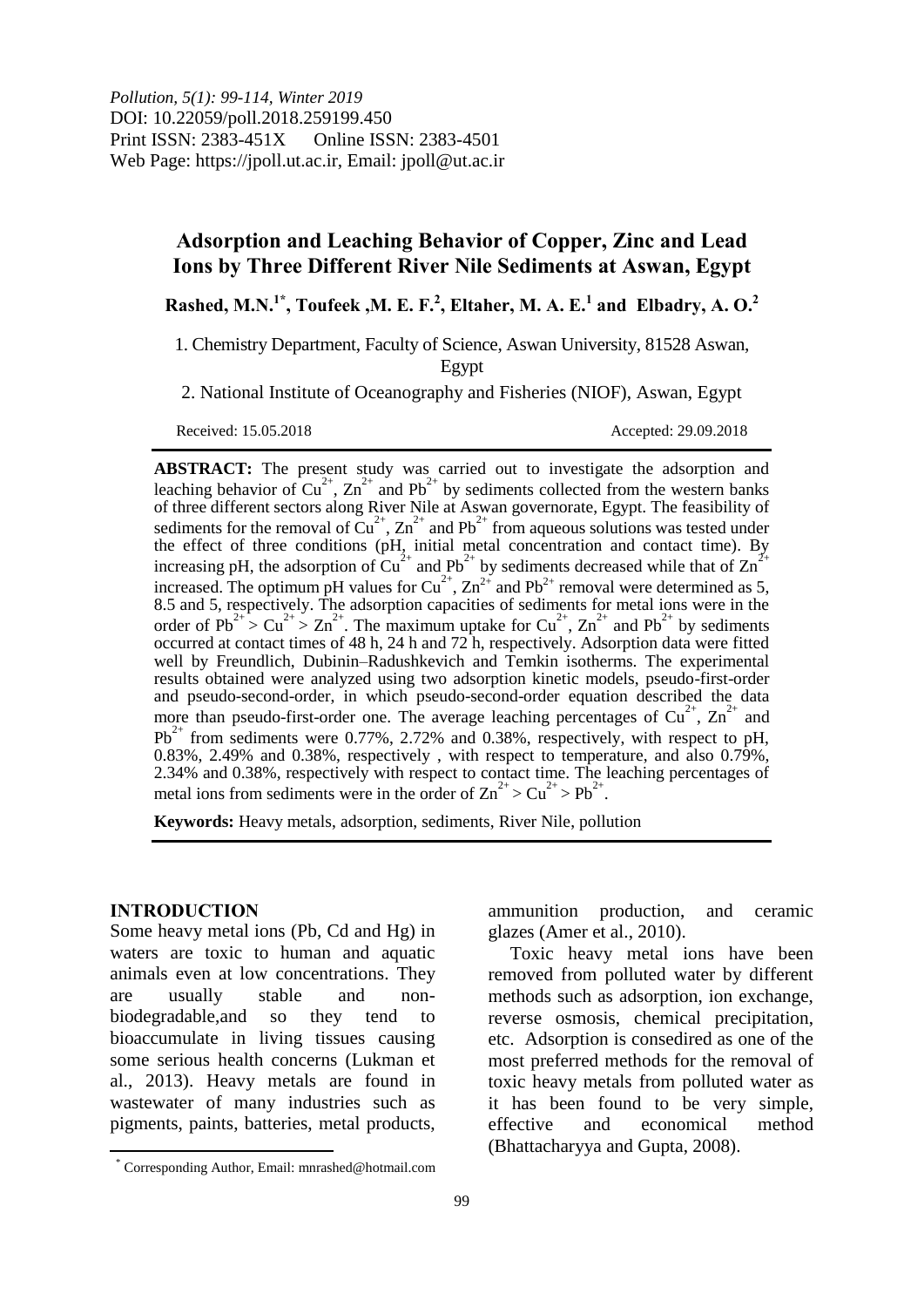Adsorption has additional advantages of removing both inorganic and organic pollutants, as suitability for using batch and continuous processes, possibility of reactivation and reuse the adsorbent, safety of operation, less sludge generation, and low costs (Mohanty et al., 2006).

Several studies have been investigated for the removal of toxic heavy metals from polluted water and wastewater using soils and sediments in riverbeds and in suspension (Veli and Alyüz, 2007; Jiang et al., 2010; Chaari et al., 2011; Abat et al., 2012; Jelodar et al. 2012; Sangiumsak and Punrattanasin, 2014; Lim and Lee, 2015).

The qualifications of River Nile (Egypt) sediments and the distribution of heavy metals were studied by Abdel-Satar (2005), Moalla et al. (2006) and El-Kammar et al. (2009).

In this study, adsorption and leaching behavior of  $Cu^{2+}$ ,  $Zn^{2+}$  and  $Pb^{2+}$  ions by River Nile sediment from the water were investigated to achieve the pollution load of these metals from the different input sources to the River Nile water. To achieve optimum conditions for adsorption and leaching processes, pH, initial metal concentration and contact time were studied. In order to determine the adsorption equilibrium of the studied heavy metals with River Nile sediments from River water, experiments were applied to Langmuir, Freundlich, Dubinin–Radushkevich and Temkin adsorption isotherms . Metal adsorption kinetics (first and second order reaction kinetics) were applied in order to determine the adsorption mechanism and adsorption characteristic constants.

### **MATERIAL & METHODS**

The adsorbents used in this study were three surface sediment samples collected from the western banks of three different sectors include Aswan, Gezira and Edfu (S1, S2 and S3, respectively) along River Nile at Aswan governorate, Egypt as shown in Fig. 1.



**Fig. 1. Map shows the sampling locations of sediments along River Nile**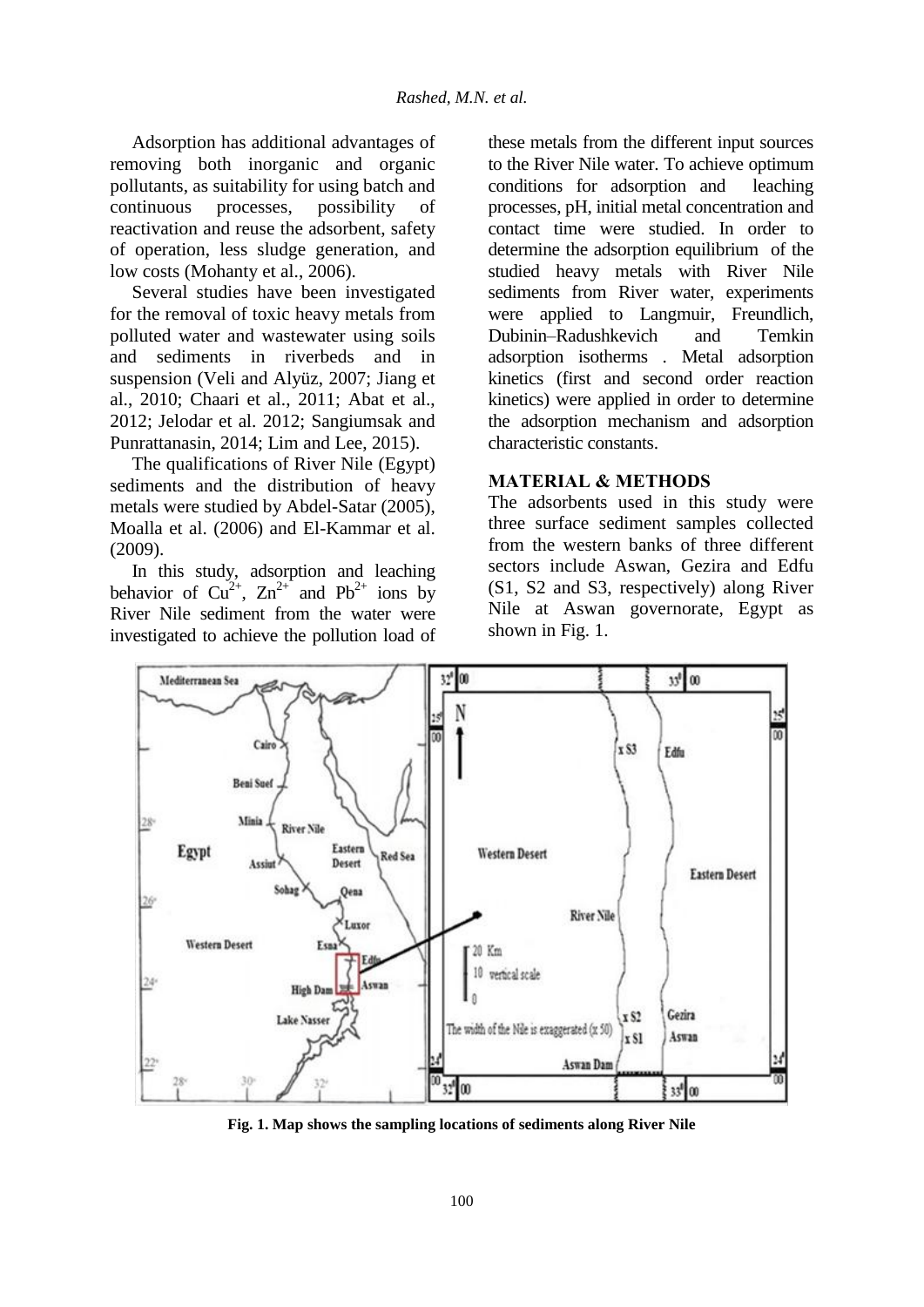Sediment samples were collected during spring 2015 by standard Ekman grab sampler (Wildco 196-B12, USA), packed in airtight polyethylene bags to minimize oxidation, and stored at approximately 4°C until returning to the laboratory. Upon reaching the laboratory, samples were airdried at room temperature. Later subsamples of the sediments were sieved through a 500 µm sieve (W.S. TYLER ASTM E-11 NO. 35, USA) to be of regular particle sizes and to remove non-sediment particles and oven-dried (FALC STF-N 240, Italy) at 105  $\degree$ C for 24 h. The dried samples were ground in an agate mortar up to 63 µm size. Then the samples were stored until analysis under normal room conditions with minimal temperature and humidity fluctuations and shielded from incident light (Pansu and Gautheyrou, 2007).

The reagents used in this study were of analytical reagent grade: potassium dichromate, concentrated sulfuric acid, 1,10 phenanthroline monohydrate, ferrous sulfate heptahydrate, ferrous ammonium sulfate hexahydrate, concentrated hydrochloric acid, sodium carbonate, methyl orange, concentrated nitric acid,  $KH_2PO_4$ , and NaOH. Stock standard solutions (1000 mg/L) of  $Cu^{2+}$ ,  $Zn^{2+}$  and  $Pb^{2+}$ . Working standard solutions were prepared by diluting their respective stock solutions . The pH was adjusted to the desired values with a portable meter (Martini Mi805, Romania) using 0.05 M NaOH or 0.1 M HCl.

The pH and electrical conductivity (EC) of sediment samples were measured by using a portable meter (Martini Mi805, Romania). The pH was measured in the supernatant suspension of 1:5 sediment:water  $(w/v)$ mixtures (Pansu and Gautheyrou, 2007). The electrical conductivity (EC) was measured in 1:5 sediment:water (w/v) extracts (Carter and Gregorich, 2007; Pansu and Gautheyrou, 2007).

The organic matter content of sediments was indirectly estimated through the multiplication of the total organic carbon

concentration, determined by dichromate oxidation method, by conversion factor. Organic carbon present in sediment sample is oxidized completely by a known amount of excess potassium dichromate in the sulfuric acid medium and the remaining potassium dichromate is then titrated against ferrous ammonium sulfate (FAS) using ferroin as an indicator. The dichromate consumed by the sample is equivalent to all oxidizable organic carbon (Nelson and Sommers, 1982; Pansu and Gautheyrou, 2007).

The carbonates of sediments were determined by back titration method where calcium carbonate present in sediment sample is neutralized with a known amount of excess hydrochloric acid and the remaining hydrochloric acid is then titrated against sodium carbonate using methyl orange as an indicator. The hydrochloric acid consumed by the sample is equivalent to carbonate content (Pansu and Gautheyrou, 2007).

For heavy metals analysis, sediment samples were digested before determining total metals using nitric acid-hydrochloric acid digestion technique to reduce interference by organic matter and to convert metals associated with particulates to the form of free metals that can be determined by atomic absorption spectrometer (Pansu and Gautheyrou, 2007). Total Zn, Cu and Pb concentrations were analyzed in the digestion solution of sediment samples by flame atomic absorption spectrometer (Thermo Scientific iCE 3500, USA) at wavelengths of 213.9 nm, 324.7 nm and 217 nm, respectively.

Adsorption experiments were performed in a series of 600 ml beakers containing 5 g of oven-dried sediment adsorbents and 500 ml of metal ion solutions (10 g/L solidsolution ratio). 0.5 mL of orthophosphate phosphorus solution (50 mg  $PO<sub>4</sub><sup>3</sup>-P/L$ ) was added to each beaker to enhance the adsorption of metal ions (Selim, 2015), where the adsorption of phosphate onto the oxide surfaces increased the negative charge on the oxide surface, thus enhancing the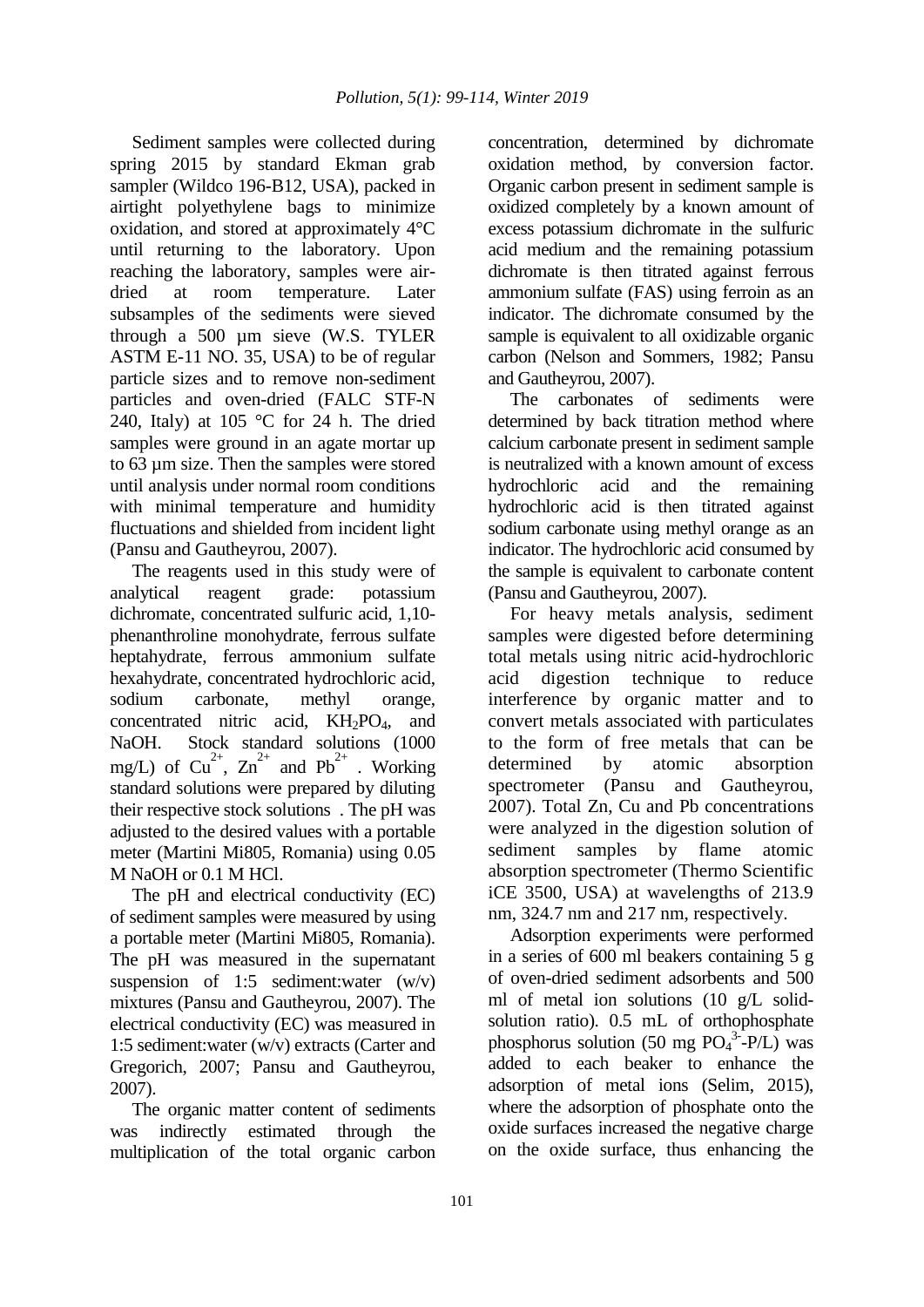adsorption of metal ions (McLean and Bledsoe, 1996). The pH was adjusted to the desired values, then the samples were covered with aluminum foil and equilibrated for a specific contact time at constant room temperature of 25 °C. After the equilibration period, the sediment adsorbents were separated by filtration through GF/C filters (Macherey-Nagel MN GF-3, Germany) and the concentrations of  $Cu^{2+}$ ,  $Zn^{2+}$  and  $Pb^{2+}$ remained in the solutions were analyzed by flame atomic absorption spectrometer (Thermo Scientific iCE 3500, USA). The concentrations of  $Cu^{2+}$ ,  $Zn^{2+}$  and Pb<sup>2+</sup> adsorbed were calculated from the concentration differences.

The adsorption percentage of metal ion by sediment and the adsorption capacity of sediment for metal ion were calculated using the following equations:

Adsorption (%) = 
$$
\frac{(C_o - C_e)100}{C_o}
$$
 (1)

$$
qe = \frac{(C_o - C_e)V}{1000M}
$$
 (2)

where  $C_0$  is the initial metal ion concentration in solution ( $\mu$ g/L), C<sub>e</sub> is the concentration of metal ion in solution at equilibrium ( $\mu$ g/L), q<sub>e</sub> is the adsorption capacity of sediment for metal ion or the amount of metal ion adsorbed on sediment  $(\mu g/g)$ , V is the volume of metal ion solution used (mL), and M is the weight of sediment used (g).

The optimum conditions for metal adsorption were studied through pH, intial metal concentration and contact time. The effect of pH on the adsorption of  $Cu^{2+}$ ,  $Zn^{2+}$ and  $Pb^{2+}$  by sediments were conducted with initial metal ion concentrations of 70  $\mu$ g/L, 90 µg/L and 40 µg/L for  $Cu^{2+}$ ,  $Zn^{2+}$  and  $Pb^{2+}$ , respectively at pH values ranging from 3.5 to 8.5 , and contact time of 48 h. The effect of initial metal ion concentration on the adsorption of  $Cu^{2+}$ ,  $Zn^{2+}$  and  $Pb^{2+}$  by sediments was carried out using initial metal ion concentrations ranging between 40-230  $\mu$ g/L for Cu<sup>2+</sup>, 60-150  $\mu$ g/L for Zn<sup>2+</sup>, and 50-450  $\mu$ g/L for Pb<sup>2+</sup> at the optimum determined pH values and a contact time of 48 h. On the other hand, the effect of contact time on the adsorption of  $Cu^{2+}$ ,  $Zn^{2+}$  and Pb<sup>2+</sup> by sediments were conducted using the optimum determined initial metal ion concentrations and pH values at contact time intervals ranging between 12-72 h.

Adsorption data were fitted using Langmuir, Freundlich, Dubinin– Radushkevich and Temkin isotherms, while adsorption kinetics were fitted using Pseudo-first-order kinetics, and Pseudosecond-order kinetics

Leaching experiments were performed in a series of 600 ml beakers containing 15 g of sediment samples and 500 mL distilled water (30 g/L solid-solution ratio), and the pH was adjusted to the desired values. The samples were covered with aluminum foil and contact time was employed at constant temperature. Thereafter, the sediment samples were separated by filtration through GF/C filters (Macherey-Nagel MN GF-3, Germany) and the concentrations of  $Cu^{2+}$ ,  $Zn^{2+}$  and  $Pb^{2+}$ leached in water were analyzed by flame atomic absorption spectrometer (Thermo Scientific iCE 3500, USA). The leaching percentage of metal ion in sediment was calculated from the concentration of metal ion leached from the sediment to the concentration of initial metal ion in sediment sample, which was determined by the  $HNO<sub>3</sub>$ -HCl digestion procedure .

The leaching behavior of  $Cu^{2+}$ ,  $Zn^{2+}$  and  $Pb^{2+}$  from sediments with respect to pH, temperature and contact time were studied at pH values (3.5-8.5), temperatures (25-45 °C), and contact times (12-72 h).

# **RESULTS AND DISCSSION**

The physicochemical properties (pH , electrical conductivity , carbonates, and organic matter) of the River Nile sediment samples ( $S1, S2$ , and S3) are given in Table 1.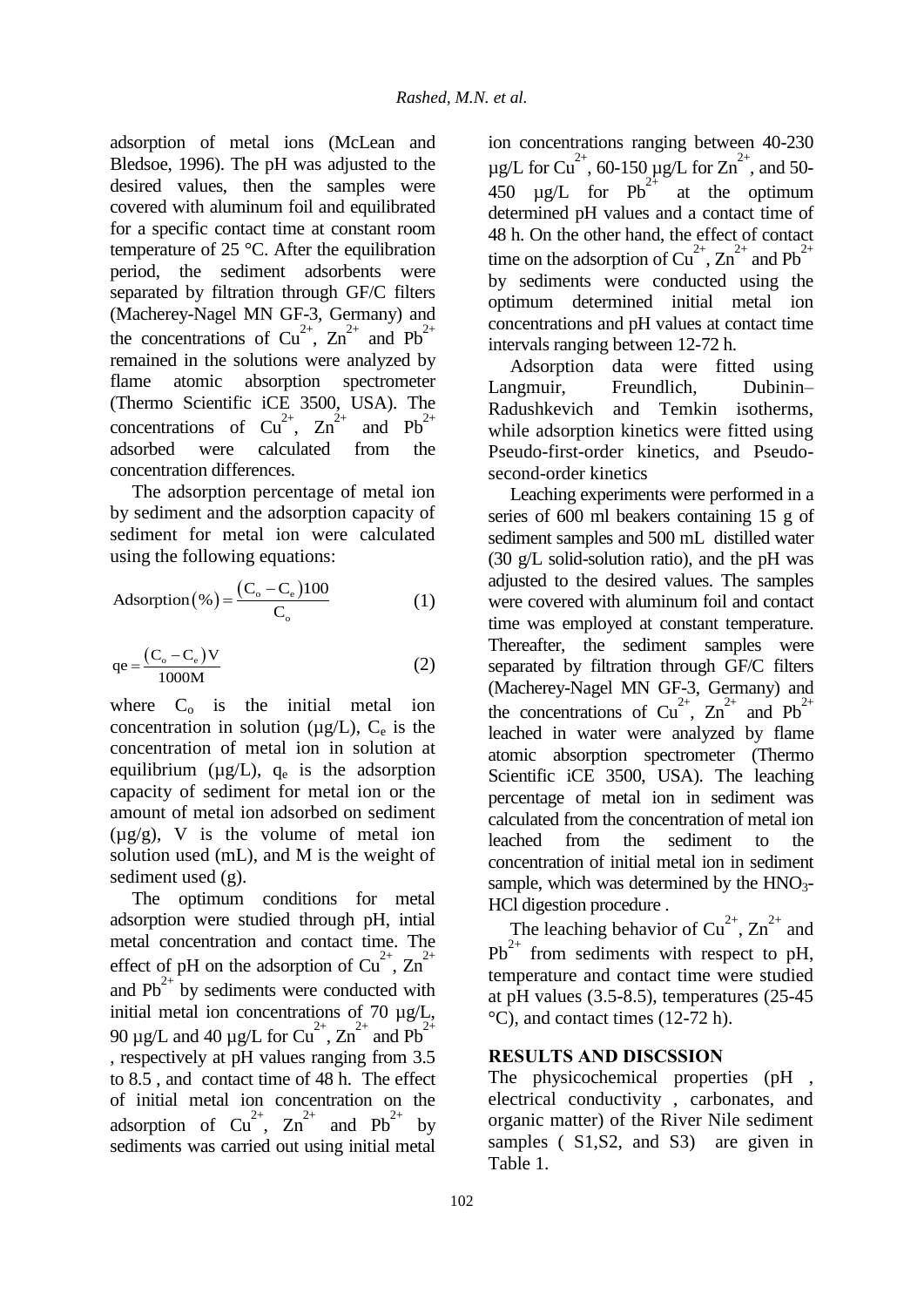For adsorption studies, the effect of pH on the adsorption of  $Cu^{2+}$ ,  $Zn^{2+}$  and  $Pb^{2+}$  by sediments were conducted with initial metal ion concentrations of 70 μg/L, 90 μg/L and 40 μg/L for Cu<sup>2+</sup>,  $Zn^{2+}$  and Pb<sup>2+</sup>, respectively at pH values ranging from 3.5 to 8.5 and a contact time of 48 h. As seen from Fig. 2, the adsorption of

 $Cu^{2+}$  and Pb<sup>2+</sup> by sediments decreased with increasing pH. The optimum pH value for maximum removal of  $Cu^{2+}$  and Pb<sup>2+</sup> by S1, S2 and S3 sediments were pH 5

(92.23%, 86.28% and 88.50% for  $Cu^{2+}$  and 100%, 100% and 97.77% for  $Pb^{2+}$ , respectively). In contrast, the adsorption of  $\text{Zn}^{2+}$  by sediments increased with increasing pH. The optimum pH value for  $Zn^{2+}$  removal was 8.5 of which 79.02%, 82.40% and 63.82% of  $\text{Zn}^{2+}$  were removed by S1, S2 and S3 sediments, respectively. At higher pH values greater than 8.5 there is a possibility of the precipitation of the hydroxide species of the metal ions.

**Table 1. Some physical and chemical properties of the three sediment samples used in this study.**

|                                      | <b>Sediment sample</b> |                |       |  |  |  |
|--------------------------------------|------------------------|----------------|-------|--|--|--|
| <b>Properties</b>                    | S1                     | S <sub>2</sub> | S3    |  |  |  |
| Electrical conductivity $(\mu s/cm)$ | 183                    | 236            | 689   |  |  |  |
| pΗ                                   | 8.06                   | 7.95           | 7.68  |  |  |  |
| Organic matter $(\%)$                | 1.48                   | 1.13           | 0.95  |  |  |  |
| Carbonate content (%)                | 3.16                   | 3.48           | 3.68  |  |  |  |
| Copper $(mg/kg)$                     | 28.57                  | 16.89          | 22.31 |  |  |  |
| $\text{Zinc}$ (mg/kg)                | 68.30                  | 65.71          | 62.57 |  |  |  |
| Lead $(mg/kg)$                       | 9.42                   | 37.98          | 9.25  |  |  |  |



**Fig. 2. Effect of pH** on the adsorption of  $Cu^{2+}$ ,  $Zn^{2+}$  and  $Pb^{2+}$  by sediments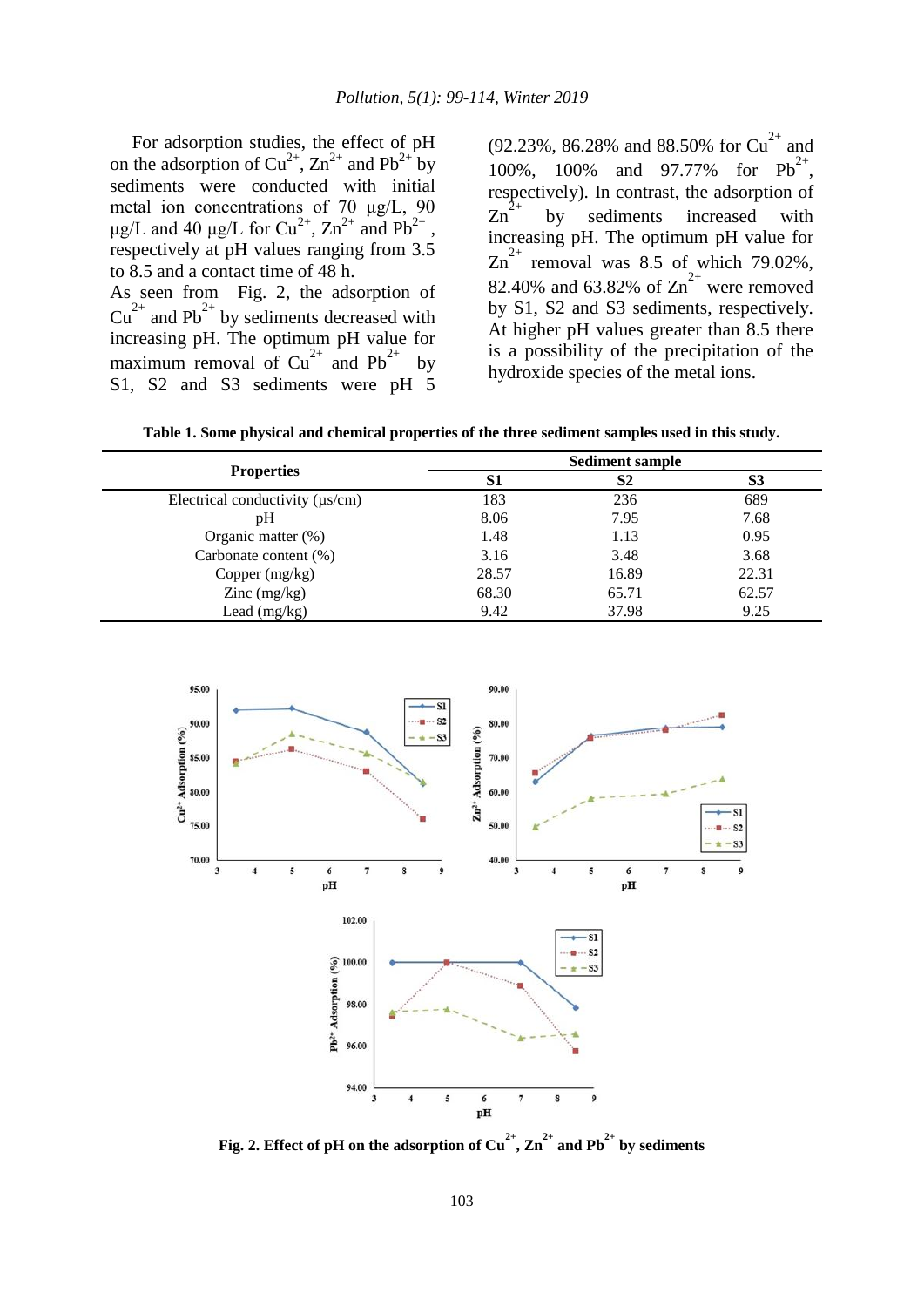Similar results were observed by Lukman et al. (2013), who used natural clay for the adsorption of  $Cu^{2+}$ ,  $Zn^{2+}$  and  $Pb^{2+}$  from single component solutions. They indicated that the adsorption of Cu and Pb ions in single component scenario became highest between pH values 4 and 6, while the adsorption of Zn ions increased with increasing pH up to (pH=8) at which all Zn ions were removed in single component scenario.

The basic mechanism that governs the adsorption characteristics of sediments at pH ranging between 3.5 and 8.5 is adsorption and ion exchange. The optimum adsorption of  $Cu^{2+}$  and  $Pb^{2+}$  at pH 5 may be attributed to the replacement of cations located on the exchangeable sites of sediments, i.e. Na<sup>+</sup>, K<sup>+</sup>, Ca<sup>2+</sup> and Mg<sup>2+</sup> by  $Cu^{2+}$  and Pb<sup>2+</sup> present in the aqueous solutions (Kaya and Ören, 2005; Eba et al., 2010). While the optimum adsorption of  $Zn^{2+}$  at pH 8.5 may be due to the electrostatic forces of attraction between the positively charged  $\text{Zn}^{2+}$  and the negatively charged surface of sediments (Akpomie et al., 2015; Khalfa et al., 2016).

Effect of initial metal ion concentration. The adsorption of  $Cu^{2+}$ ,  $Zn^{2+}$  and  $Pb^{2+}$  by sediments increased with increasing their initial concentrations in solutions (Fig. 3). The highest adsorption of  $Cu^{2+}$ ,  $Zn^{2+}$  and  $Pb^{2+}$  by sediments occurred at initial concentrations of 230 µg/L, 150 µg/L and 450 µg/L, respectively at which 95.23%, 91.18% and 91.75% of  $Cu^{2+}$ , 75.56%, 76.20% and 75.49% of  $\text{Zn}^{2+}$ , and 97.58%, 96.63% and 97.60% of  $Pb^{2+}$  were adsorbed on S1, S2 and S3 sediments, respectively. This may be due to increasing driving force of the metal ions towards the active sites on sediments (Adebowale et al., 2006).

Similar results were observed by Adebowale et al. (2006) for the adsorption of Pb and Cd ions using both phosphatemodified and unmodified kaolinite clay, Amer et al. (2010) for the adsorption of Pb (II), Zn (II) and Cd (II) using sodium polyphosphate-kaolinite clay, and Dawodu et al. (2012) for the adsorption of lead (II) using Agbani Clay. They all reported that increasing initial metal ions concentration resulted in an increase in the metal ions removed by adsorbents.

The average adsorption capacities of sediments for  $Cu^{2+}$ ,  $Zn^{2+}$  and  $Pb^{2+}$  were 12.79 µg/g, 7.85 µg/g and 25.27 µg/g, respectively as illustrated in Table 2.

The adsorption capacities of sediments for metal ions were in the order of  $Pb^{2+}$  $Cu^{2+} > Zn^{2+}$ . This was similar to the results obtained by Adebowale et al. (2005) when phosphate-modified, sulfate-modified and unmodified kaolin were used for the adsorption of Pb<sup>2+</sup>, Cd<sup>2+</sup>, Zn<sup>2+</sup> and Cu<sup>2+</sup>, and Lim and Lee (2015) when soil was used for the adsorption of  $Cu^{2+}$ ,  $Zn^{2+}$  and  $Pb^{2+}$ .

Effect of contact time. As shown in Fig. 4, the initial adsorption of metal ions at the initial contact time was very fast and the maximum uptake for  $Cu^{2+}$ ,  $Zn^{2+}$  and Pb<sup>2+</sup> by sediments occurred at contact times of 48 h, 24 h and 72 h, respectively at which 95.23%, 91.18% and 91.75% of  $Cu^{2+}$ , 79.46%, 78.27% and 77.35% of  $\text{Zn}^{2+}$ , and 99.60%, 98.72% and 99.75% of  $Pb^{2+}$  were adsorbed on S1, S2 and S3 sediments, respectively. Thereafter, the adsorption remained almost constant due to the decrease of adsorption sites on the sediments which gradually interacted with the metal ions. The contact time needed to reach the maximum removal of metal by sediments is dependent on the type of heavy metal (Taamneh and Sharadqah, 2016). The adsorption rate depends on the metal ions transported from the bulk liquid phase to the actual adsorption sites (Jiang et al., 2010; Sangiumsak and Punrattanasin, 2014).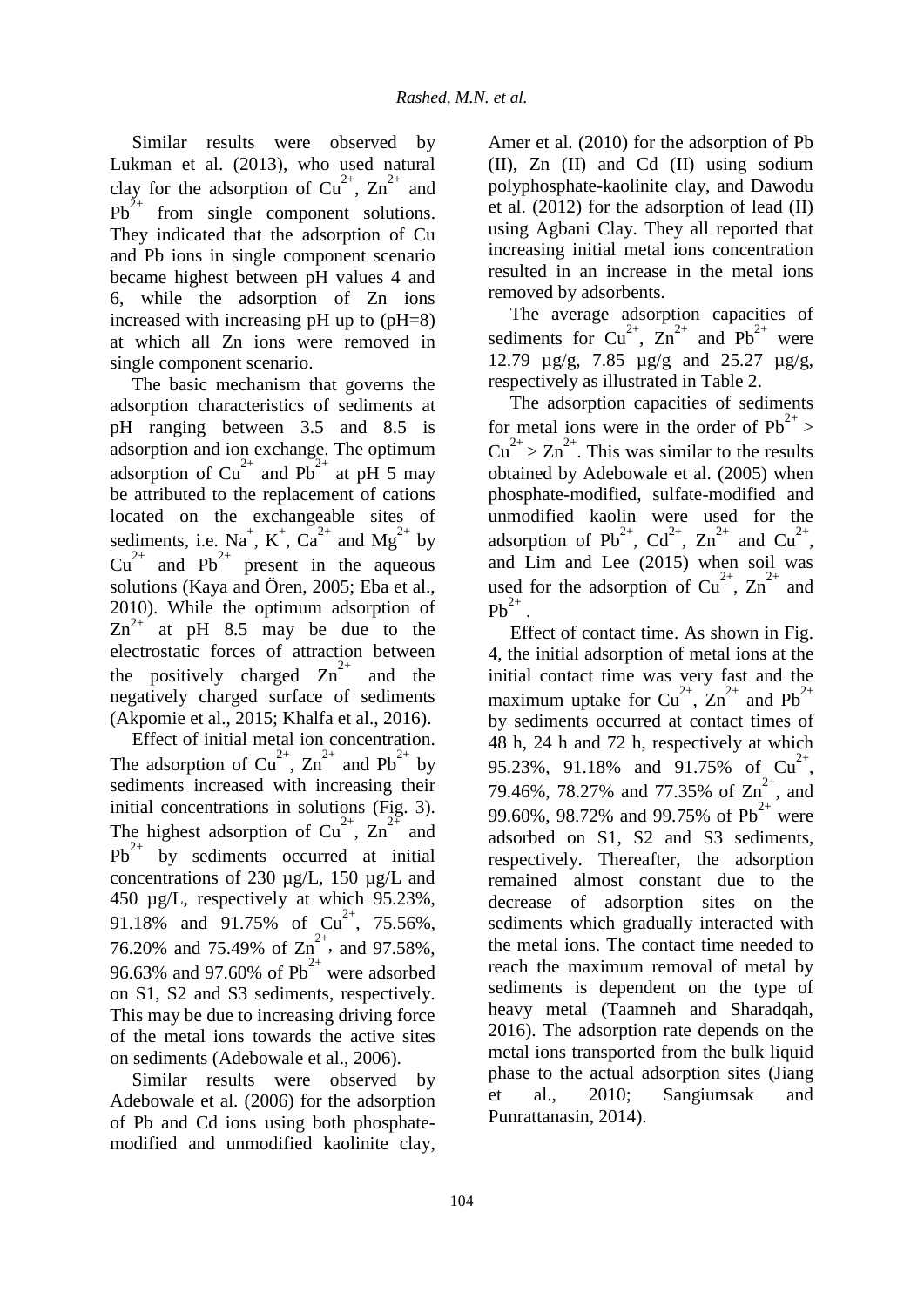|                 |       | $q_e$ (µg/g) |           | <b>Adsorption capacities sequence</b>                          |
|-----------------|-------|--------------|-----------|----------------------------------------------------------------|
| <b>Sediment</b> |       | $2+$<br>Zn   | $Pb^{2+}$ |                                                                |
| S <sub>1</sub>  | 13.16 | 7.83         | 25.36     | $\geq$ Cu <sup>2+</sup><br>$\bar{z} > Zn^2$<br>Ph <sup>2</sup> |
| S <sub>2</sub>  | 12.54 | 7.91         | 25.09     | $Pb^{2+} > Cu^{2+} > Zn^{2+}$                                  |
| S <sub>3</sub>  | 12.66 | 7.79         | 25.37     | $>Cu^{2+} > Zn^{2+}$<br>$Pb^{2+}$                              |
| Total average   | 12.79 | 7.85         | 25.27     | $2+$<br>$2+$<br>$> \text{Zn}^{2+}$<br>Ph                       |

Table 2. Average adsorption capacities of sediments for Cu<sup>2+</sup>, Zn<sup>2+</sup> and Pb<sup>2+</sup>.

 $q_e(\mu g/g)$  = adsorption capacity of sediment for metal ion.



**Fig. 3. Effect of initial metal ion concentrations on the adsorption of Cu2+, Zn2+ and Pb2+ by sediments.**



**Fig. 4. Effect of contact time on the adsorption of Cu2+, Zn2+ and Pb2+ by sediments**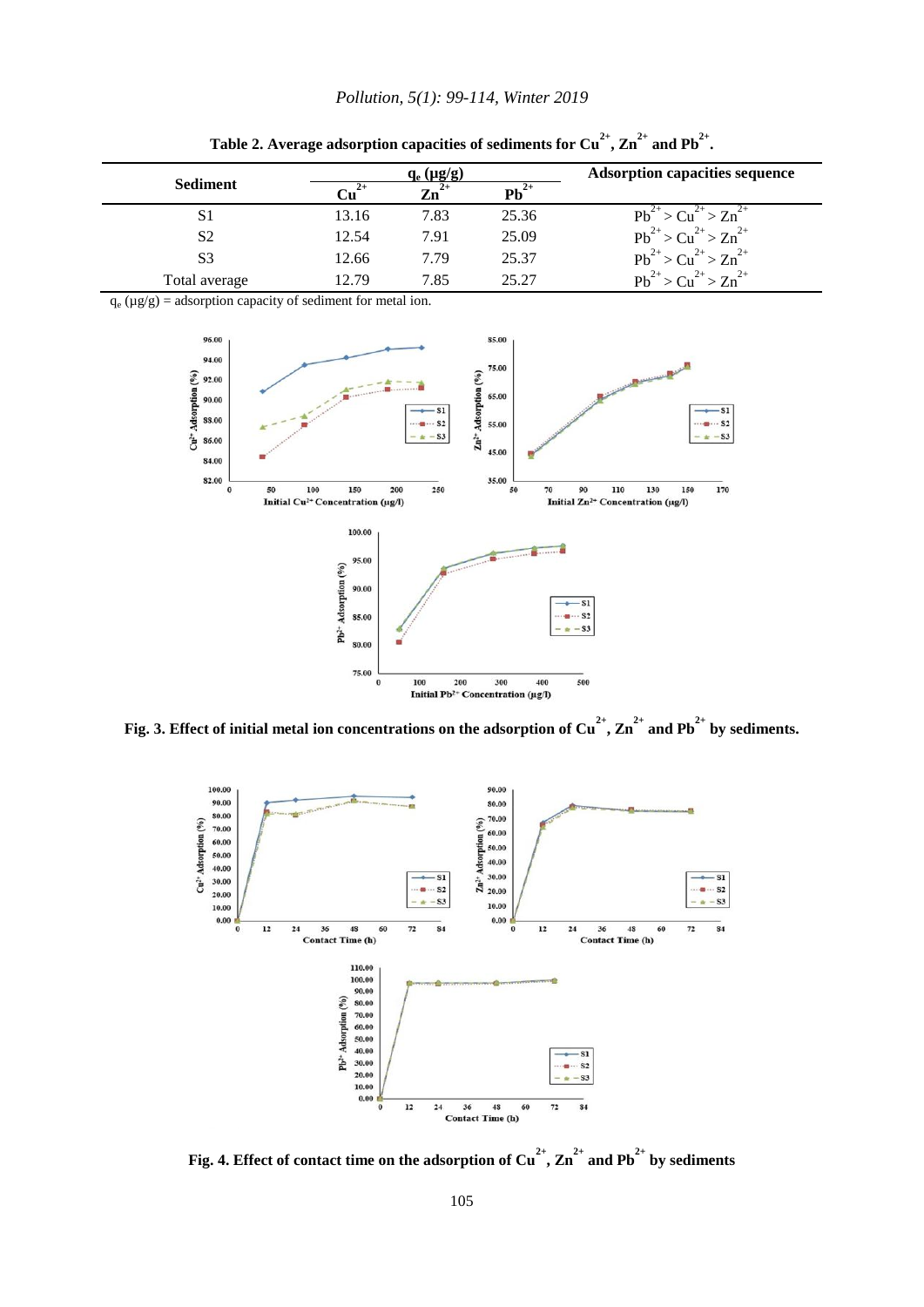In summary, the optimum conditions for the maximum adsorption of  $Cu^{2+}$ ,  $Zn^{2+}$  and  $Pb^{2+}$  by sediments were determined as pH values of 5, 8.5 and 5, respectively, initial metal concentrations of 230 µg/L, 150  $\mu$ g/L and 450  $\mu$ g/L, respectively, and contact times of 48 h, 24 h and 72, respectively.

The experimental data are best described by Langmuir adsorption isotherm, a plot of  $C_e/q_e$  versus  $C_e$  will give a straight line with slope of  $1/Q_0$  and intercept of  $1/bQ_0$ . Such plot is used to find the Langmuir parameters. Langmuir plots for the adsorption of  $Cu^{2+}$ ,  $Zn^{2+}$  and  $Pb^{2+}$ by sediments are depicted in Fig. 5.

It is clear from the deviation of the graph from linearity and the lower correlation coefficient values  $R^2$  (0.653-0.923) that the experimental data are not better fitted to Langmuir isotherm. Therefore, we further tested the data with other common adsorption models. This is a

strong evidence that the adsorption of  $Cu^{2+}$ ,  $\text{Zn}^{2+}$  and Pb<sup>2+</sup> by sediments doesn't strictly follow a monolayer coverage and that chemical adsorption is not the predominant process that occurs between the metal ions and sediments (Jamhour et al., 2016). The Freundlich isotherm constants were deduced by plotting log qe versus log Ce (Fig. 6). Table 3 lists the values of the calculated Freundlich constants  $K_f$  and  $1/n$ .

Since the values of  $R^2$  ranged from 0.926 to 0.996 for the adsorption of metal ions  $(Cu^{2+}$  and Pb<sup>2+</sup>) with an exception of  $\text{Zn}^{2+}$ , which supported that these adsorption events followed the Freundlich isotherm well. The Freundlich isotherm was more appropriate to explain the adsorption of  $Cu^{2+}$ ,  $Zn^{2+}$  and  $Pb^{2+}$  onto sediments when compared with Langmuir isotherm. This suggests that the adsorption of Cu<sup>2+</sup>,  $\overline{Zn}^{2+}$  and Pb<sup>2+</sup> by sediments is a physical multilayer adsorption.



**Fig. 5.** Langmuir isotherm for  $Cu^{2+}$ ,  $Zn^{2+}$  and  $Pb^{2+}$  adsorption by sediments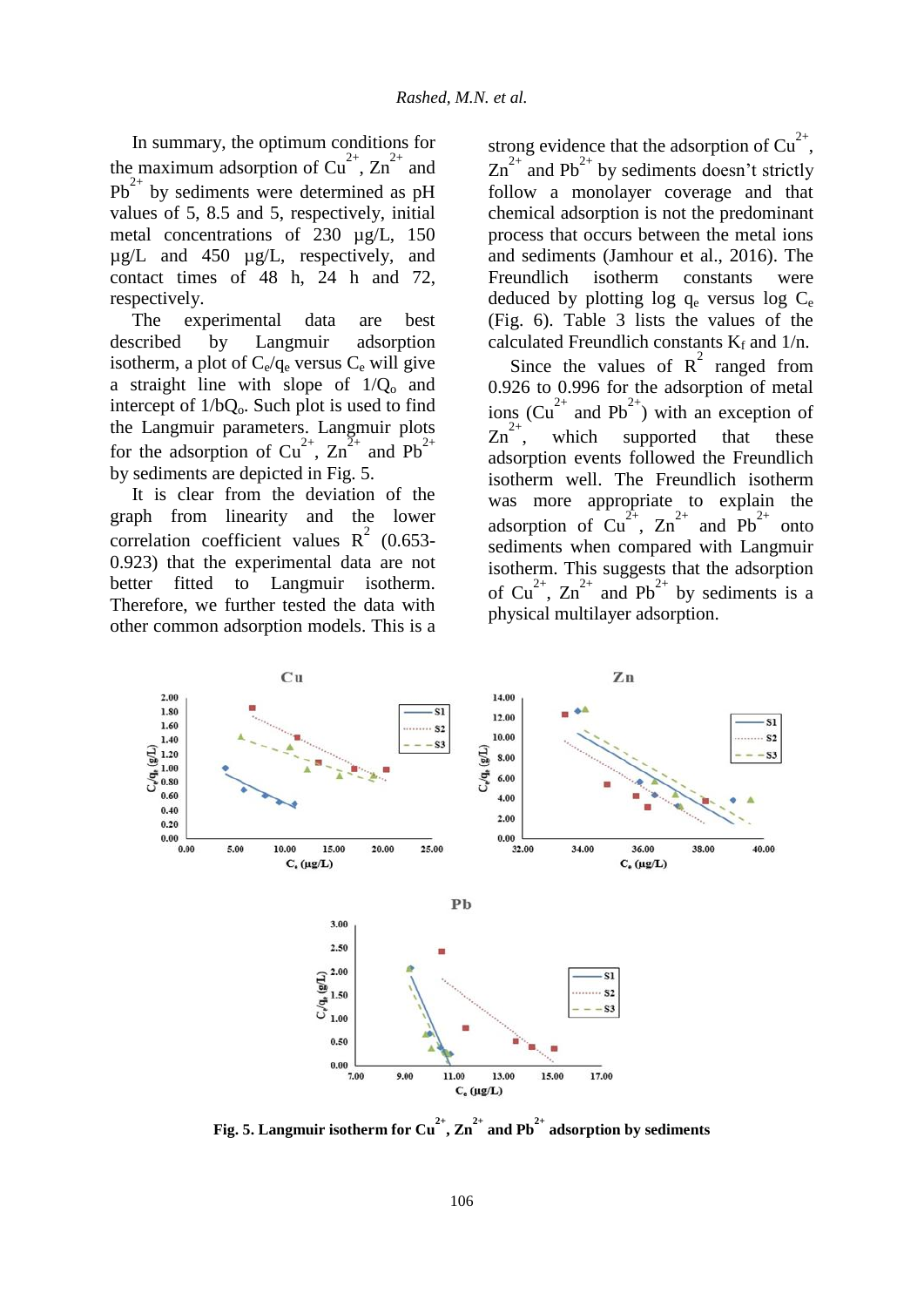

**Fig. 6. Freundlich isotherm for**  $Cu^{2+}$ **,**  $Zn^{2+}$  **and**  $Pb^{2+}$  **adsorption by sediments** 

The D–R isotherm parameters were determined by plotting  $\ln q_e$  versus  $\varepsilon^2$  (Fig. 7) and the values are provided in Table 3. The data listed in Table 3 show that the adsorption of  $Cu^{2+}$ ,  $Zn^{2+}$  and  $Pb^{2+}$  onto sediments fit the D-R isotherm well based on the values of  $R^2$  at 0.786-0.996. The mean adsorption energies (E) for  $Cu^{2+}$ ,  $\text{Zn}^{2+}$  and  $\text{Pb}^{2+}$  are less than 8 KJ/mol, which are not within the energy range of ion-exchange reactions 8–16 kJ/mol,

corresponding to physical adsorption (Riemam and Walton, 1970).

For Temkin isotherm, when  $q_e$  was plotted against ln Ce, a straight line was obtained (Fig. 8) from which the Temkin isotherm parameters were calculated and the values are shown in Table 3. From Table 3, the  $R^2$  values obtained (0.724-0.981) shows that the Temkin isotherm provided a quite good fit to the experimental data of the adsorption of  $Cu^{2+}$ ,  $Zn^{2+}$  and Pb<sup>2+</sup> onto sediments.

**Table 3. Langmuir, Freundlich, D-R and Temkin isotherm parameters for Cu2+, Zn2+ and Pb2+ adsorption by sediments.**

| <b>Isotherm</b> model                | S1                         |                         |            |              | S2                      |                |            | S <sub>3</sub>          |            |  |  |
|--------------------------------------|----------------------------|-------------------------|------------|--------------|-------------------------|----------------|------------|-------------------------|------------|--|--|
|                                      | $^{2+}$<br>Cu              | $2+$<br>$\mathbf{Zn}^2$ | $2+$<br>Pb | $2+$<br>Cu   | $2+$<br>$\mathbf{Zn}^2$ | $2+$<br>$Pb^2$ | $2+$<br>Cu | $2+$<br>$\mathbf{Zn}^2$ | $2+$<br>Pb |  |  |
|                                      | Langmuir isotherm          |                         |            |              |                         |                |            |                         |            |  |  |
| $R^2$                                | 0.867                      | 0.717                   | 0.923      | 0.856        | 0.653                   | 0.709          | 0.831      | 0.711                   | 0.803      |  |  |
|                                      | <b>Freundlich isotherm</b> |                         |            |              |                         |                |            |                         |            |  |  |
| $K_f(\mu g/g)$                       | 0.40                       | 1.4E-15                 | 1.7E-14    | 0.16         | 5.9E-16                 | 5.0E-06        | 0.32       | 7.4E-15                 | 1.3E-13    |  |  |
| 1/n                                  | 1.69                       | 10.05                   | 14.91      | 1.64         | 10.36                   | 5.94           | 1.43       | 9.56                    | 14.13      |  |  |
| $n\left(\frac{g}{R}\right)$<br>$R^2$ | 0.59                       | 0.10                    | 0.07       | 0.61         | 0.10                    | 0.17           | 0.70       | 0.10                    | 0.07       |  |  |
|                                      | 0.995                      | 0.797                   | 0.996      | 0.990        | 0.750                   | 0.926          | 0.982      | 0.771                   | 0.947      |  |  |
|                                      |                            |                         |            | D-R isotherm |                         |                |            |                         |            |  |  |
| $q_m(\mu g/g)$                       | 25.41                      | 1235.08                 | 35148.49   | 22.15        | 1558.03                 | 403.98         | 19.71      | 953.22                  | 29178.63   |  |  |
| $K \pmod{J}$                         | 6.3E-06                    | 1.1E-03                 | 1.4E-04    | 1.6E-05      | 1.1E-03                 | 8.5E-05        | 1.0E-05    | 1.1E-03                 | 1.3E-04    |  |  |
| $E$ (KJ/mol)                         | 0.28                       | 0.02                    | 0.06       | 0.17         | 0.02                    | 0.08           | 0.22       | 0.02                    | 0.06       |  |  |
| $R^2$                                | 0.962                      | 0.832                   | 0.996      | 0.925        | 0.786                   | 0.956          | 0.879      | 0.808                   | 0.962      |  |  |
| <b>Temkin isotherm</b>               |                            |                         |            |              |                         |                |            |                         |            |  |  |
| B (J/mol)                            | 17.53                      | 59.28                   | 247.29     | 16.12        | 62.47                   | 103.97         | 14.11      | 54.91                   | 245.59     |  |  |
| A(L/g)                               | 0.29                       | 0.03                    | 0.11       | 0.17         | 0.03                    | 0.10           | 0.21       | 0.03                    | 0.11       |  |  |
| R                                    | 0.959                      | 0.782                   | 0.918      | 0.947        | 0.753                   | 0.981          | 0.914      | 0.724                   | 0.958      |  |  |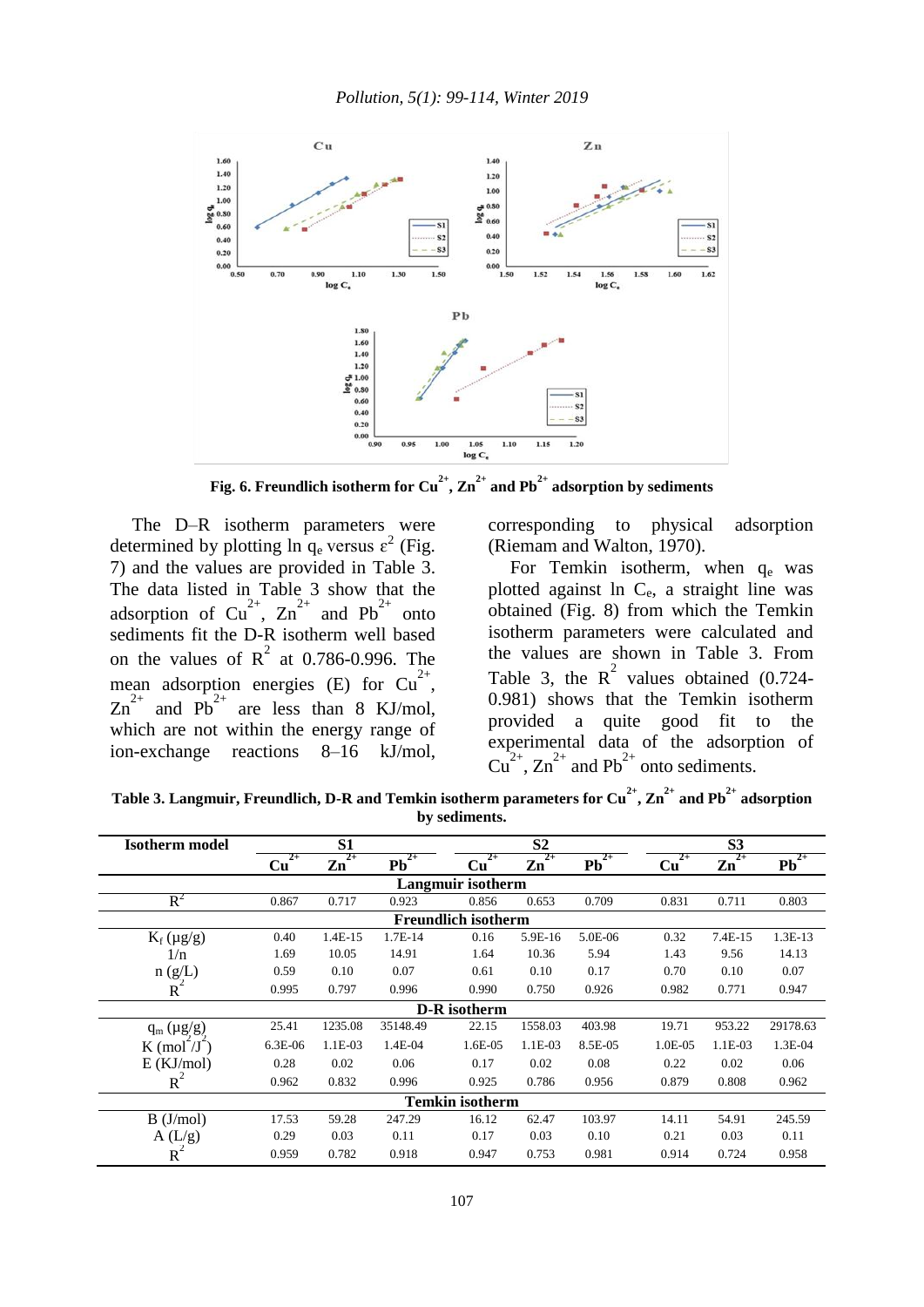Adsorption kinetics were carried out using Pseudo-first-order kinetics and Pseudo-second-order kinetics. For Pseudofirst-order kinetics, the values of  $q_e$  and  $k_1$ were deduced by plotting  $log (q_e - q_t)$ versus t (Fig. 9, Table 4). For Pseudosecond-order kinetics plotting t/qt against t gave a straight line (Fig. 10) from which the values of  $q_e$  and  $k_2$  were deduced (Table 4).

The results from Table 4 show that the adsorption of  $Cu^{2+}$ ,  $Zn^{2+}$  and  $Pb^{2+}$  by sediments was better described by the pseudo-second-order model with correlation coefficients,  $R^2 > 0.997$  and the difference between calculated  $q_e$  and experimental  $q_e$ values is slight. Similar results were observed by Veli and Alyüz (2007), who used natural clay (Cankırı bentonite) for the adsorption of  $Cu^{2+}$  and  $Zn^{2+}$ .



**Fig. 7. D-R isotherm for Cu<sup>2+</sup>,**  $\text{Zn}^{2+}$  **and Pb<sup>2+</sup> adsorption by sediments** 



**Fig. 8. Temkin isotherm for Cu<sup>2+</sup>, Zn<sup>2+</sup> and Pb<sup>2+</sup> adsorption by sediments**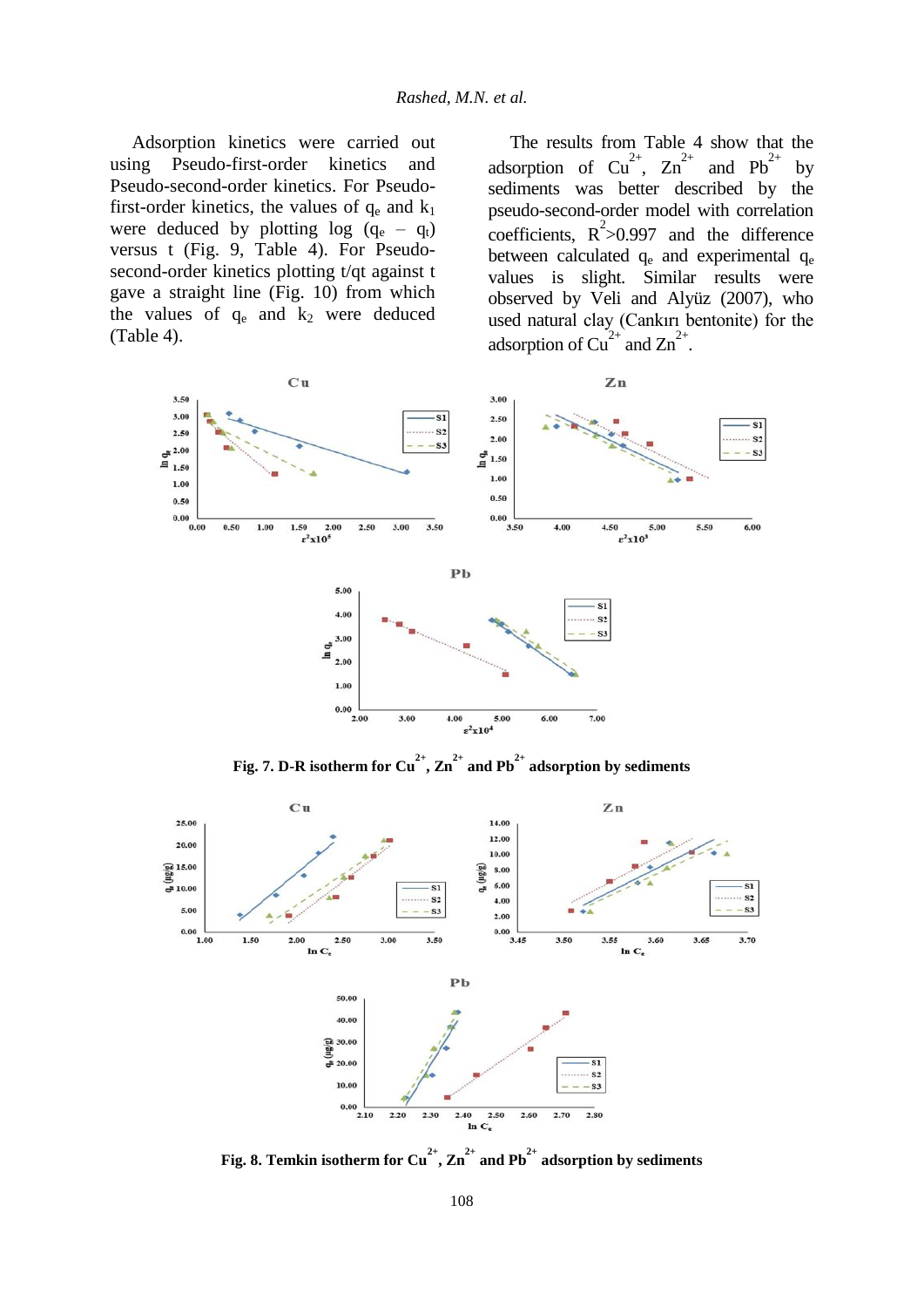

**Fig. 9. Pseudo-first-order reaction kinetics for the adsorption of Cu2+, Zn2+ and Pb2+ by sediments**



**Fig. 10. Pseudo-second-order reaction kinetics for the adsorption of Cu2+, Zn2+ and Pb2+ by sediments**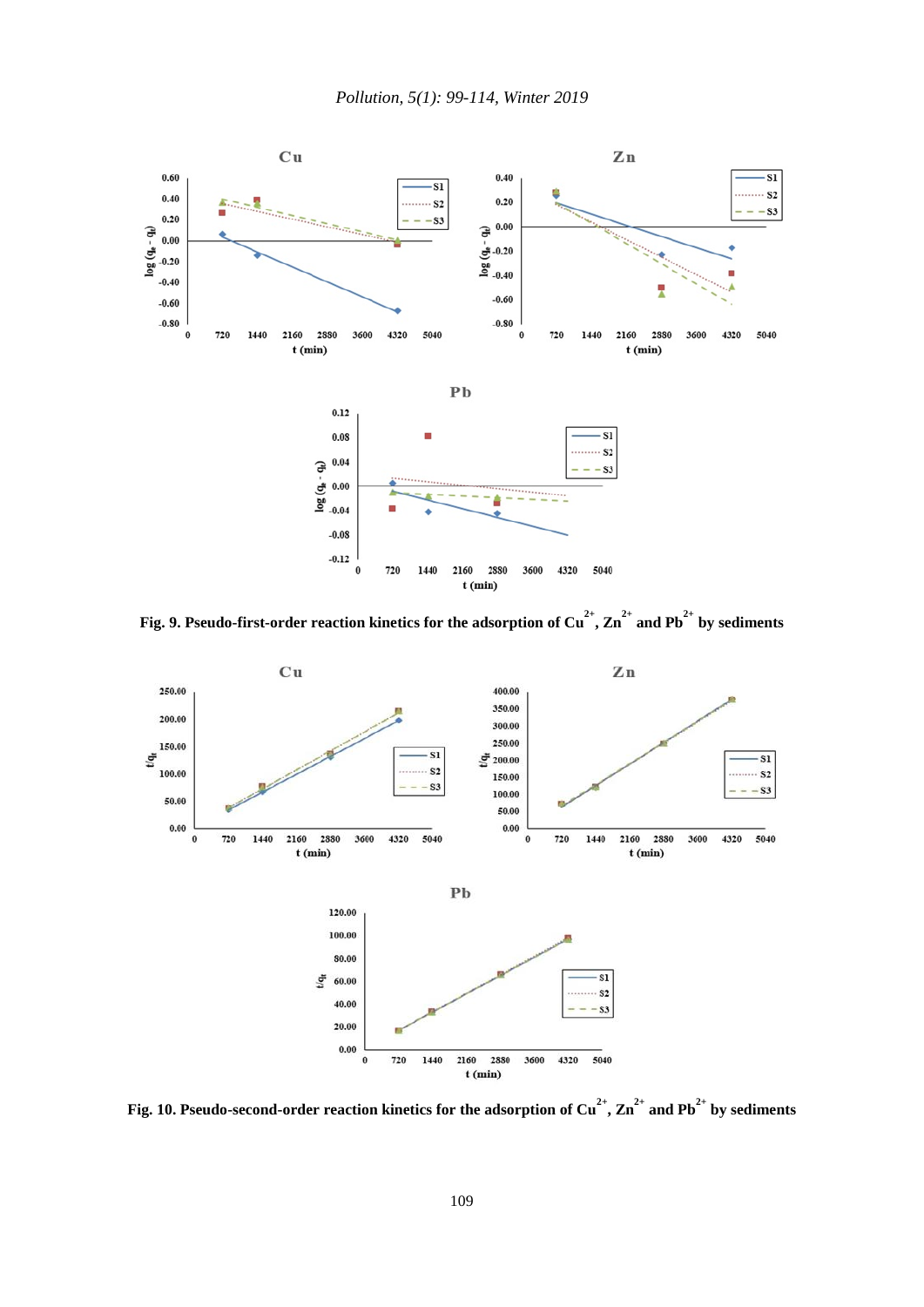| <b>Sediment</b> | <b>Metal</b>     | $q_e, exp$<br>$(\mu g/g)$ | Pseudo-first-order kinetic                                         |          |                       | Pseudo-second-order kinetic |            |       |  |
|-----------------|------------------|---------------------------|--------------------------------------------------------------------|----------|-----------------------|-----------------------------|------------|-------|--|
|                 |                  |                           | qe,cal<br>${\bf R}^2$<br>$k_1$ (min <sup>-1</sup> )<br>$(\mu g/g)$ |          | qe,cal<br>$(\mu g/g)$ | $k_2$<br>$(g/\mu g.min)$    | $R^2$      |       |  |
| S <sub>1</sub>  | $2+$<br>Cu       | 21.99                     | 1.51                                                               | 4.57E-04 | 0.995                 | 22.06                       | 1.12E-03   | 1.000 |  |
|                 | $\text{Zn}^{2+}$ | 12.07                     | 1.95                                                               | 2.96E-04 | 0.763                 | 11.51                       | 5.31E-03   | 0.998 |  |
|                 | $Pb^{2+}$        | 44.57                     | 1.02                                                               | 4.59E-05 | 0.609                 | 44.70                       | 6.70E-04   | 1.000 |  |
| S <sub>2</sub>  | $Cu^{2+}$        | 21.06                     | 2.67                                                               | 2.36E-04 | 0.800                 | 20.76                       | 6.08E-04   | 0.997 |  |
|                 | $\text{Zn}^{2+}$ | 11.89                     | 2.11                                                               | 4.58E-04 | 0.725                 | 11.70                       | 1.60E-03   | 0.998 |  |
|                 | $Pb^{2+}$        | 44.18                     | 1.04                                                               | 1.77E-05 | 0.016                 | 44.34                       | 5.92E-04   | 1.000 |  |
| S <sub>3</sub>  | $Cu^{2+}$        | 21.19                     | 2.99                                                               | 2.48E-04 | 0.970                 | 20.85                       | $6.01E-04$ | 0.997 |  |
|                 | $\text{Zn}^{2+}$ | 11.75                     | 2.31                                                               | 5.33E-04 | 0.793                 | 11.68                       | 1.22E-03   | 0.998 |  |
|                 | $Pb^{2+}$        | 44.64                     | 0.98                                                               | 8.81E-06 | 0.838                 | 44.76                       | $6.53E-04$ | 1.000 |  |

<code>Table 4. Pseudo-first-order and pseudo-second-order kinetic parameters for Cu  $^{2+}$ ,  $\text{Zn}^{2+}$  and Pb  $^{2+}$ </code> **adsorption by sediments.**

As represented in Fig. 11, the leaching of  $Cu^{2+}$  and Pb<sup>2+</sup> from sediments was independent to pH and almost constant, while the leaching of  $\text{Zn}^{2+}$  from sediments decreased with increasing pH. The leaching percentages of the studied metal ions from sediments with respect to pH ranged between 0.4-0.99% for  $Cu^{2+}$ , 2.38-3.43% for  $\text{Zn}^{2+}$ , and 0.2-0.63% for Pb<sup>2+</sup>.

Szarek-Gwiazda (2014) deduced that the leaching of heavy metals (Cd, Pb, Cu, Zn, Mn and Fe) from the sediments of the Dobczycki, Czorsztyński and Rożnowski Reservoirs was pH-dependent. The reservoir sediments had a variable ability to release heavy metals with increasing acidity (lowering pH). At pH 5 and pH 3, the considerable leaching of Mn (up to 60% and 85% of the total amount, respectively), Cd (up to 35% and 56%, respectively) and Pb (up to 25% and 39%, respectively), the lower leaching of Cu (up to 18% and 30%, respectively) and Zn (up to 14% and 20%), and the lowest leaching of Fe (below 5%) were found.

The leaching of  $Cu^{2+}$ ,  $Zn^{2+}$  and  $Pb^{2+}$  from sediments wasn't temperature-dependent and almost constant (Fig. 12). The leaching percentages of the studied metal ions from sediments with respect to temperature varied between 0.6-1.07% for  $Cu^{2+}$ , 2.35-2.65% for  $\text{Zn}^{2+}$ , and 0.23-0.49% for Pb<sup>2+</sup>.



**Fig. 11. Effect of pH on the leaching of**  $Cu^{2+}$ **,**  $Zn^{2+}$  **and**  $Pb^{2+}$  **from sediments.**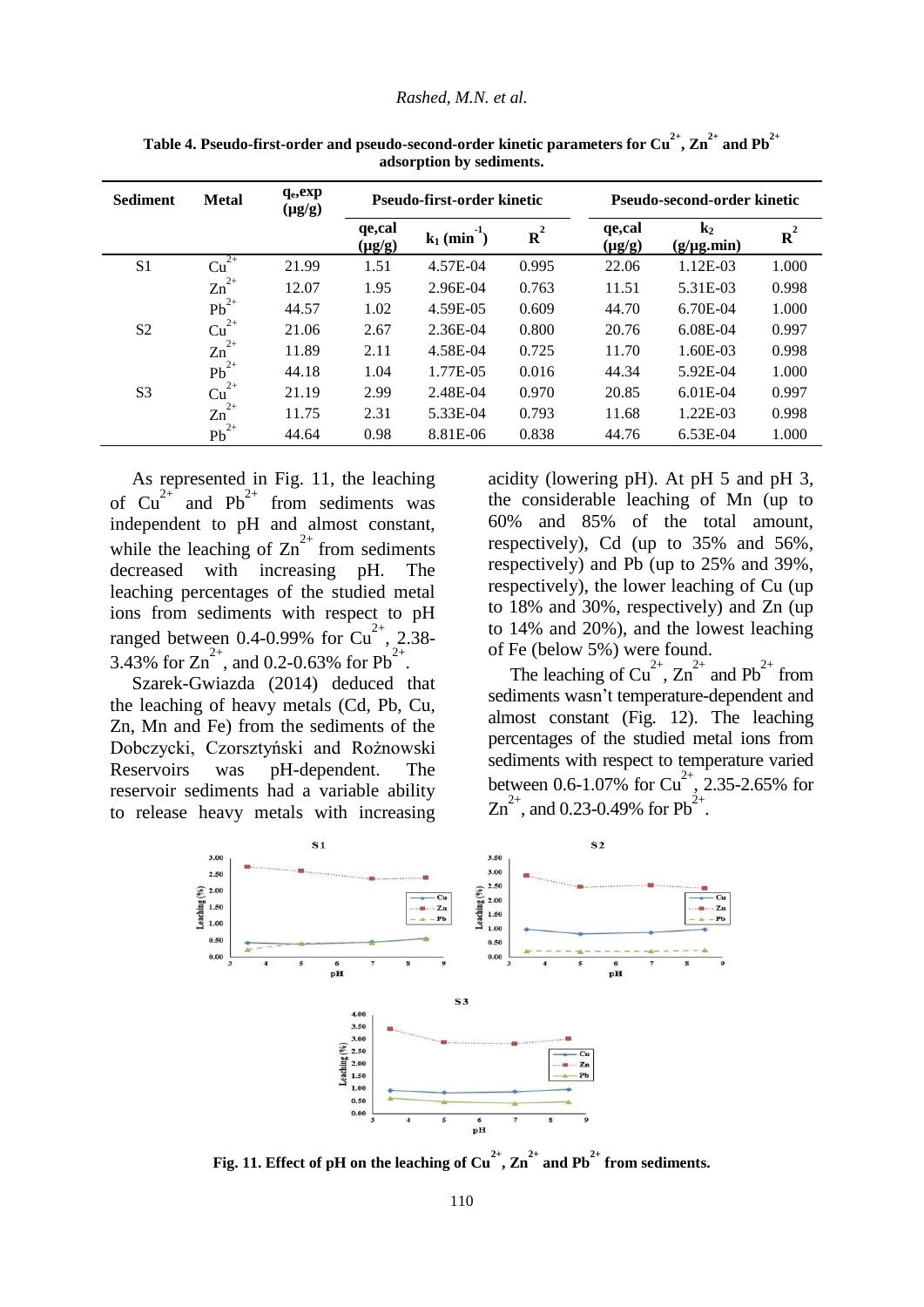

**Fig. 12. Effect of temperature on the leaching of Cu2+, Zn2+ and Pb2+ from sediments**

As indicated in Fig. 13, the leaching of  $Cu^{2+}$  and Pb<sup>2+</sup> from sediments was independent to contact time and almost constant, while the leaching of  $Zn^{2+}$  from sediments increased with increasing contact time and the highest leaching for  $\text{Zn}^{2+}$  occurred at contact time of 72 h at which 3.09%, 2.76% and 3.35% of  $\text{Zn}^{2+}$ were leached from S1, S2 and S3 sediments, respectively. The leaching percentages of the studied metal ions from

sediments with respect to contact time varied between 0.56-1.06% for  $Cu^{2+}$ , 0.73-3.35% for  $\text{Zn}^{2+}$ , and 0.2-0.5% for Pb<sup>2+</sup>.

Baran et al. (2015) reported that the leaching of heavy metals in relation to their total content in dredged bottom sediments fluctuated from 1 to 5.5% for Zn, 0.9 to 9.4% for Cu, 3.3 to 4.5% for Ni, 1.6 to 6.9% for Pb, 0.9 to 19.2% for Cd, and 0.8 to 6.3% for Cr.



**Fig. 13. Effect of contact time on the leaching of**  $Cu^{2+}$ **,**  $Zn^{2+}$  **and Pb<sup>2+</sup> from sediments**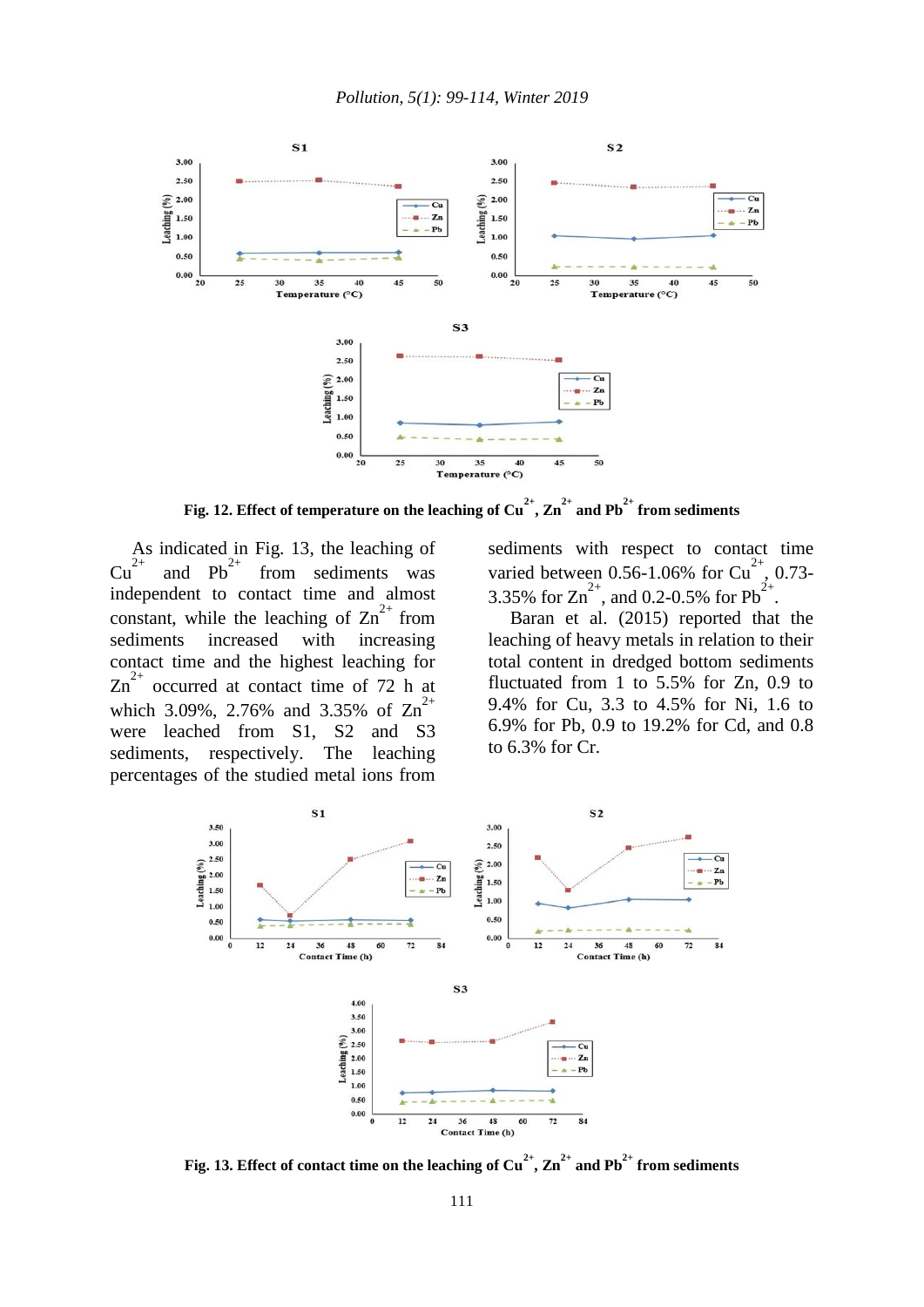| <b>Sediment</b> | Leaching $(\% )$ with<br>respect to pH |            | Leaching $(\% )$ with<br>respect to temperature |      |               | Leaching $(\% )$ with<br>respect to contact time |      |      |                                        |
|-----------------|----------------------------------------|------------|-------------------------------------------------|------|---------------|--------------------------------------------------|------|------|----------------------------------------|
|                 | $^{2+}$<br>$\mathbf{u}$                | $2+$<br>Zn | $\overline{\mathbf{Pb}}^{2+}$                   | Cп   | $^{2+}$<br>Zn | $\overline{\mathbf{Pb}}^{2+}$                    | Cп   | Zn   | $\overline{\mathbf{P}}\mathbf{b}^{2+}$ |
| S1              | 0.47                                   | 2.54       | 0.42                                            | 0.61 | 2.47          | 0.45                                             | 0.58 | 2.00 | 0.43                                   |
| S <sub>2</sub>  | 0.92                                   | 2.59       | 0.22                                            | 1.04 | 2.40          | 0.24                                             | 0.97 | 2.19 | 0.23                                   |
| S <sub>3</sub>  | 0.91                                   | 3.04       | 0.50                                            | 0.86 | 2.60          | 0.45                                             | 0.82 | 2.82 | 0.48                                   |
| Total average   | 0.77                                   | 2.72       | 0.38                                            | 0.83 | 2.49          | 0.38                                             | 0.79 | 2.34 | 0.38                                   |

**Table 5. Average leaching percentages of Cu2+, Zn2+ and Pb2+ from sediments with respect to pH, temperature and contact time.**

The average leaching percentages of  $Cu^{2+}$ ,  $Zn^{2+}$  and Pb<sup>2+</sup> from sediments were 0.77%, 2.72% and 0.38%, respectively with respect to pH, 0.83%, 2.49% and 0.38%, respectively with respect to temperature, and also 0.79%, 2.34% and 0.38%, respectively with respect to contact time as indicated in Table 5. The differences in the leaching percentages of  $Cu^{2+}$ ,  $Zn^{2+}$  and Pb<sup>2+</sup> from sediments may be due to their geochemical associations with individual sediment components (Szarek-Gwiazda, 2014).

The leaching percentages of the studied metal ions from sediments were in the order of  $\text{Zn}^{2+} > \text{Cu}^{2+} > \text{Pb}^{2+}$ . It can be observed that  $\text{Zn}^{2+}$  ions were the most leached from sediments and this enhanced the adsorption study results of why  $\text{Zn}^{2+}$ ions were the least adsorbed by sediments.

# **CONCLUSION**

The adsorption behavior of  $Cu^{2+}$ ,  $Zn^{2+}$  and  $Pb^{2+}$  onto sediments can be affected by pH, initial metal ion concentration and contact time. The adsorption of  $Cu^{2+}$  and Pb<sup>2+</sup> by sediments was inversely proportional to pH and the optimum pH value for  $Cu^{2+}$  and  $Pb^{2+}$  removal was 5. In contrast, the adsorption of  $\text{Zn}^{2+}$  by sediments was directly proportional to pH and the optimum pH value for  $\text{Zn}^{2+}$  removal was 8.5. The adsorption of Cu<sup>2+</sup>,  $\text{Zn}^{2+}$  and Pb<sup>2+</sup> by sediments was directly proportional to their initial concentrations in solutions. The maximum adsorption for  $Cu^{2+}$ ,  $Zn^{2+}$  and  $Pb^{2+}$  by sediments occurred at contact

times of 48 h, 24 h and 72 h, respectively. The adsorption selectivity sequence of these metal ions was in the order of  $Pb^{2+}$  $Cu^{2+} > Zn^{2+}$ . In contrast, the leaching study revealed a selectivity sequence in the order of  $\text{Zn}^{2+} > \text{Cu}^{2+} > \text{Pb}^{2+}$ . The adsorption of  $Cu^{2+}$ ,  $Zn^{2+}$  and Pb<sup>2+</sup> onto sediments was fitted to Freundlich, D–R and Temkin isotherms well, but the experimental data were not better fitted to Langmuir isotherm supporting that the adsorption has a physical nature. The adsorption of  $Cu^{2+}$ ,  $\overline{Zn}^{2+}$  and Pb<sup>2+</sup> by sediments was better fitted by the pseudo-second-order model.

As a result of this study, it may be concluded that sediments can play an important role in heavy metals cycling in the aquatic environment and mediate the uptake, storage, release and transfer of it between environmental compartments. Also, sediments can capture heavy metals entering water bodies and slowly releasing them back into the water column, and so input pollution with heavy metals to the River Nile water can be controlled.

#### **REFERENCES**

Abat, M., McLaughlin, M. J., Kirby, J. K.and Stacey, S. P. (2012). Adsorption and desorption of copper and zinc in tropical peat soils of Sarawak, Malaysia. Geoderma, 175, 58-63.

Abdel-Satar, A. M. (2005). Quality of River Nile sediments from Idfo to Cairo. Egyptian Journal of Aquatic Research, 31(2), 182-199.

Adebowale, K. O., Unuabonah, I. E. and Olu-Owolabi, B. I. (2005). Adsorption of some heavy metal ions on sulfate-and phosphate-modified kaolin. Applied clay science, 29(2), 145-148.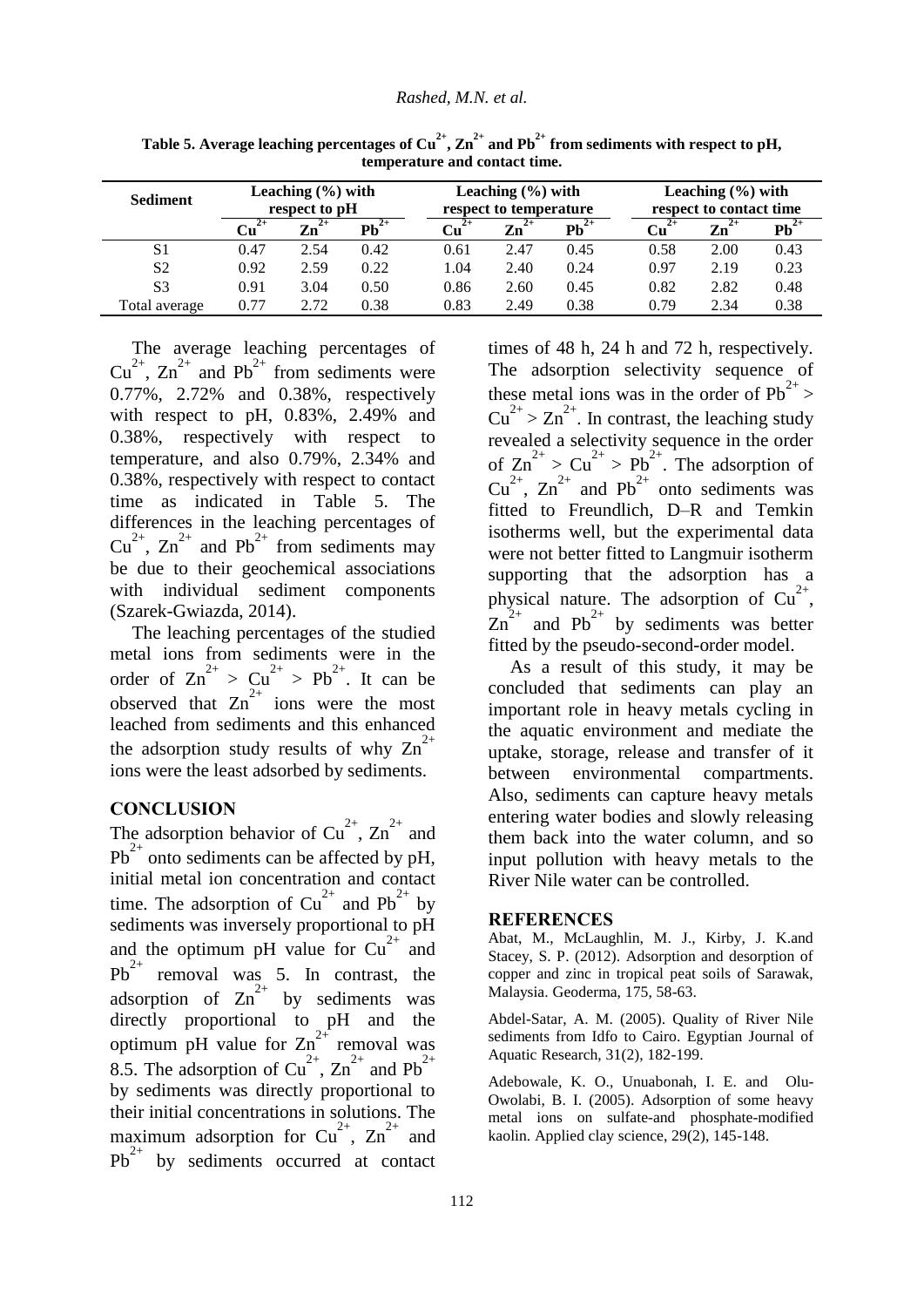Adebowale, K. O., Unuabonah, I. E. and Olu-Owolabi, B. I. (2006). The effect of some operating variables on the adsorption of lead and cadmium ions on kaolinite clay. Journal of hazardous materials, 134(1), 130-139.

Akpomie, K. G., Dawodu, F. A.and Adebowale, K. O. (2015). Mechanism on the sorption of heavy metals from binary-solution by a low cost montmorillonite and its desorption potential. Alexandria Engineering Journal, 54(3), 757-767.

Amer, M. W., Khalili, F. I.and Awwad, A. M. (2010). Adsorption of lead, zinc and cadmium ions on polyphosphate-modified kaolinite clay. Journal of environmental chemistry and ecotoxicology, 2(1), 001-008.

Baran, A., Tarnawski, M.and Michalec, B. (2015). Assessment of metal leachability and toxicity from sediment potentially stored on land. Water Sa, 41(5), 606-613.

Bhattacharyya, K. G.and Gupta, S. S. (2008). Adsorption of a few heavy metals on natural and modified kaolinite and montmorillonite: a review. Advances in colloid and interface science, 140(2), 114-131.

Carter, M. R.and Gregorich, E. G. (Eds.). (2007). Soil Sampling and Methods of Analysis. CRC Press.

Chaari, I., Medhioub, M.and Jamoussi, F. (2011). Use of clay to remove heavy metals from Jebel Chakir landfill leachate. Journal of Applied Sciences in Environmental Sanitation, 6(2), 143-148.

Dawodu, F. A., Akpomie, G. K.and Ejikeme, P. C. N. (2012). Equilibrium, thermodynamic and kinetic studies on the adsorption of lead (II) from solution by ''Agbani Clay". Res. J. Eng. Sci, 1(6), 9-17.

Eba, F.,Gueu, S., Eya'A-Mvongbote, A., Ondo, J. A., Yao, B. K., Nlo, J. N.and Biboutou, R. K. (2010). Evaluation of the absorption capacity of the natural clay from Bikougou (Gabon) to remove Mn (II) from aqueous solution. Int. J. Eng. Sci. Technol, 2(10), 5001-5016.

El-Kammar, A. M., Ali, B. H. and El-Badry, A. M. M. (2009). Environmental geochemistry of River Nile bottom sediments between Aswan and Isna, Upper Egypt. Journal of Applied Sciences Research,12 , 585-594.

Jamhour, R. M., Ababneh, T. S., Al-Rawashdeh, A. I., Al-Mazaideh, G. M., Al Shboul, T. M.and Jazzazi, T. M. (2016). Adsorption Isotherms and Kinetics of Ni (II) and Pb (II) Ions on New Layered Double Hydroxides-Nitrilotriacetate Composite in Aqueous Media. Advances in Analytical Chemistry, 6(1), 17-33.

Jelodar, A. H., Rad, H. A., Navaiynia, B.and Zazouli, M. A. (2012). Heavy metal ions adsorption by suspended particle and sediment of the Chalus River, Iran. African Journal of Biotechnology, 11(3), 628-634.

Jiang, M. Q., Jin, X. Y., Lu, X. Q.and Chen, Z. L. (2010). Adsorption of Pb (II), Cd (II), Ni (II) and Cu (II) onto natural kaolinite clay. Desalination, 252(1), 33-39.

Kaya, A.and Ören, A. H. (2005). Adsorption of zinc from aqueous solutions to bentonite. Journal of Hazardous Materials, 125(1), 183-189.

Khalfa, L., Bagane, M., Cervera, M. L.and Najjar, S. (2016). Competitive Adsorption of Heavy Metals onto Natural and Activated Clay: Equilibrium, Kinetics and Modeling. World Academy of Science, Engineering and Technology, International Journal of Environmental, Chemical, Ecological, Geological and Geophysical Engineering, 10(5), 551-557.

Lim, S. F.and Lee, A. Y. W. (2015). Kinetic study on removal of heavy metal ions from aqueous solution by using soil. Environmental Science and Pollution Research, 22(13), 10144-10158.

Lukman, S., Essa, M. H., Mu'azu, N. D., Bukhari, A.and Basheer, C. (2013). Adsorption and desorption of heavy metals onto natural clay material: influence of initial pH. Journal of Environmental Science and Technology, 6(1), 1-15.

McLean, J. E.and Bledsoe, B. E. (1996). Behavior of Metals in Soils1. EPA Environmental Assessment Sourcebook, 19.

Moalla, S. M. N., Soltan, M. E., Rashed, M. N.and Fawzy, E. M. (2006). Evaluation of dilute hydrochloric acid and acid ammonium oxalate as extractants for some heavy metals from Nile River sediments. Chemistry and Ecology, 22(4), 313-327.

Mohanty, K., Das, D.and Biswas, M. N. (2006). Preparation and characterization of activated carbons from Sterculia alata nutshell by chemical activation with zinc chloride to remove phenol from wastewater. Adsorption, 12(2), 119-132.

Nelson, D. W.and Sommers, L. (1982). Total carbon, organic carbon, and organic matter. Methods of soil analysis. Part 2. Chemical and microbiological properties, (methodsofsoilan2), 539-579.

Pansu, M.and Gautheyrou, J. (2007). Handbook of soil analysis: mineralogical, organic and inorganic methods. Springer Science & Business Media. 993 P

Riemam, W.and Walton, H. (1970). Ion Exchange in Analytical Chemistry, International Series of Monographs in Analytical Chemistry, Vol. 38. Pergamon Press, Oxford.